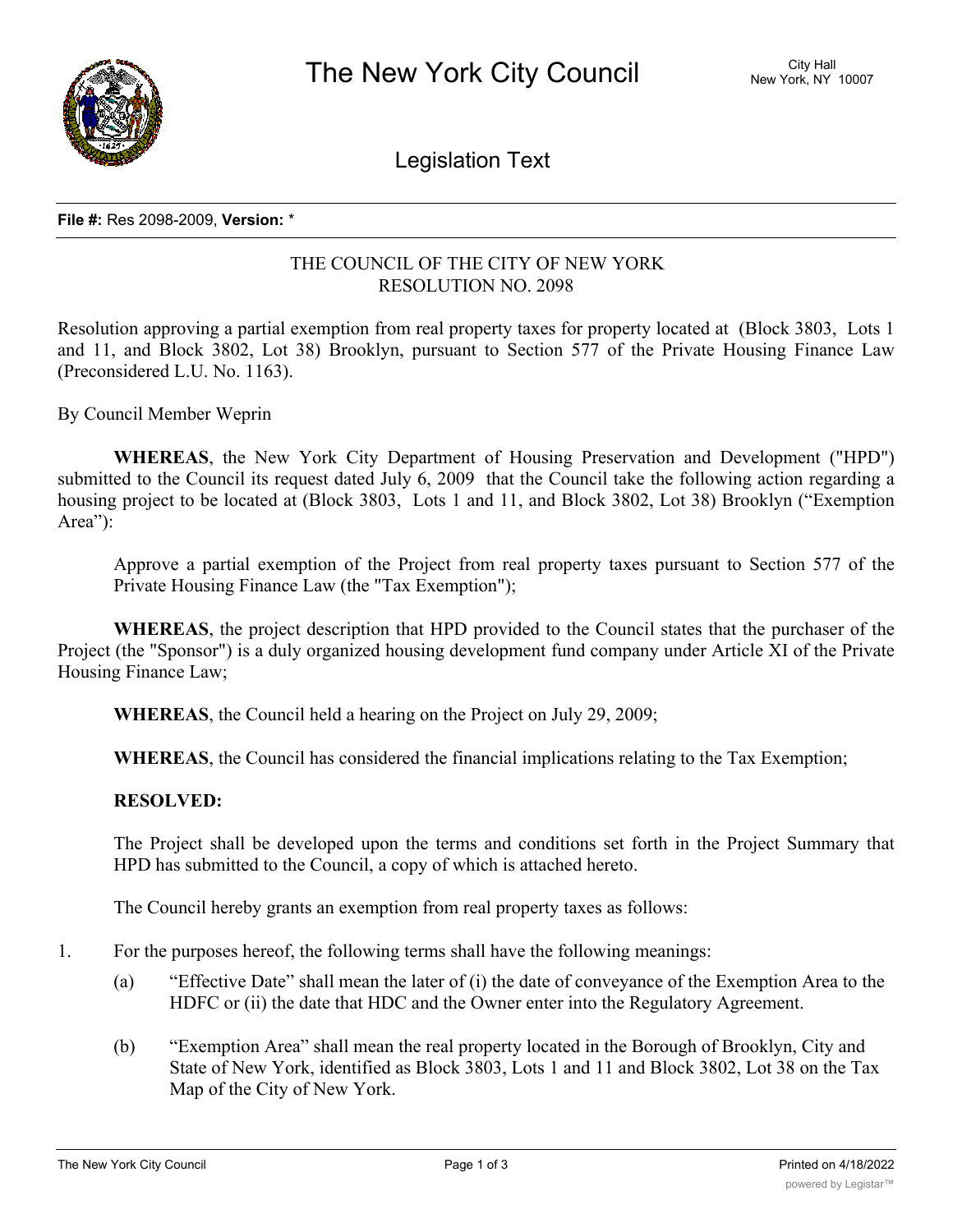### **File #:** Res 2098-2009, **Version:** \*

(c) "Expiration Date" shall mean the earlier to occur of (i) a date which is forty (40) years from the Effective Date, (ii) the date of the expiration or termination of the Regulatory Agreement, or (iii) the date upon which the Exemption Area ceases to be owned by either a housing development fund company or an entity wholly controlled by a housing development fund company.

### **Page 2 of 4 Reso. No. 1163 (Preconsidered L.U. No. 2098)**

- (d) "HDC" shall mean the New York City Housing Development Corporation.
- (e) "HDFC" shall mean Livonia Terrace Housing Development Fund Company.
- (f) "HPD" shall mean the Department of Housing Preservation and Development of the City of New York.
- (g) "New Exemption" shall mean the partial exemption from real property taxation provided hereunder with respect to the Exemption Area.
- (h) "Owner" shall mean, collectively, the HDFC and the LLC.
- (i) "LLC" shall mean Livonia Terrace LLC.
- (j) "Prior Exemption" shall mean the partial exemption from real property taxation for the Exemption Area approved by the Board of Estimate on July 24, 1969 (Cal. No. 167).
- (k) "Regulatory Agreement" shall mean the regulatory agreement between HDC and the Owner providing that, for a term of at least thirty (30) years, all rentable units in the Exemption Area must, upon vacancy, be rented to families whose incomes do not exceed 60% of area median income.
- (l) "Shelter Rent" shall mean the total rents received from the commercial and residential occupants of the Exemption Area, including any federal subsidy (including, but not limited to, Section 8, rent supplements, and rental assistance), less the cost of providing to such occupants electricity, gas, heat and other utilities.
- (m) "Shelter Rent Tax" shall mean an amount equal to ten percent (10%) of Shelter Rent.
- 2. The Prior Exemption shall terminate upon the Effective Date.
- 3. All of the value of the property in the Exemption Area, including both the land and any improvements (excluding those portions, if any, devoted to business or commercial use), shall be exempt from real property taxation, other than assessments for local improvements, for a period commencing upon the Effective Date and terminating upon the Expiration Date.

# **Page 3 of 4 Reso. No. 1163 (Preconsidered L.U. No. 2098)**

4. Commencing upon the Effective Date, and during each year thereafter until the Expiration Date, the Owner shall make real property tax payments in the sum of the Shelter Rent Tax.

Notwithstanding the foregoing, the total annual real property tax payment by the Owner shall not at any time exceed the amount of real property taxes that would otherwise be due in the absence of any form of exemption from or abatement real property taxation of provided by an existing or future local, state, or federal law, rule or regulation.

5. Notwithstanding any provision hereof to the contrary: